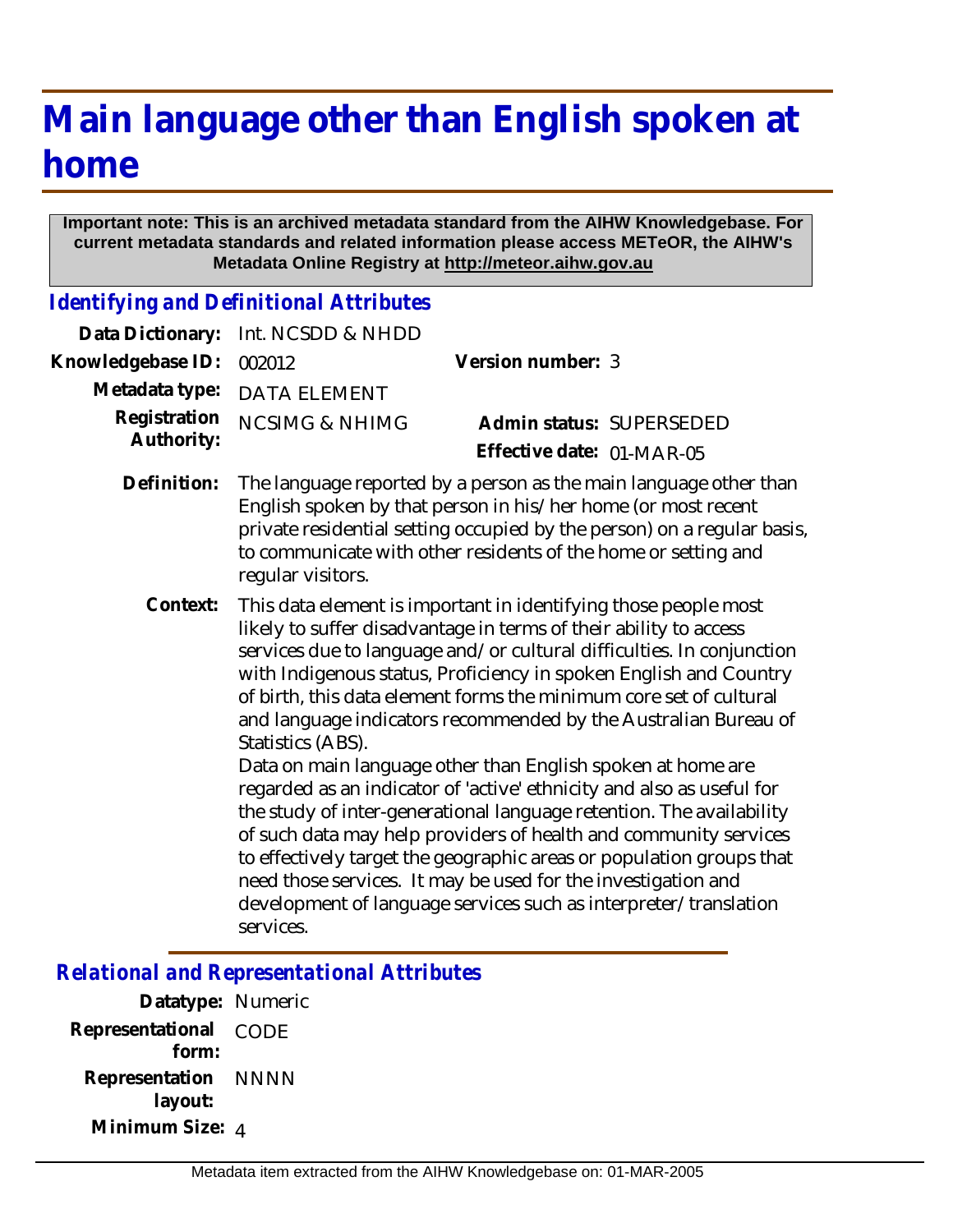**Maximum Size:** 4

Valid codes from ABS Australian Standard Classification of Languages, 1997 (ABS Cat. no. 1267.0) **Data Domain:**

Guide For Use: The Australian Standard Classification of Languages (ASCL) has

a three- level hierarchical structure. The most detailed level of the classification consists of base units (languages) which are represented by four-digit codes. The second level of the classification comprises narrow groups of languages (the Narrow Group level), identified by the first two digits. The most general level of the classification consists of broad groups of languages (the Broad Group level) and is identified by the first digit. The classification includes Indigenous Australian languages and sign languages.

For example, the Lithuanian language has a code of 3102. In this case 3 denotes that it is an Eastern European language, while 31 denotes that it is a Baltic language.

The Pintupi Aboriginal language has a code of 8217. In this case 8 denotes that it is an Australian Indigenous language and 82 denotes that the language is Central Aboriginal.

Language data may be output at the Broad Group level, Narrow Group level or base level of the classification. If necessary

significant Languages within a Narrow Group can be presented separately while the remaining Languages in the Narrow Group are aggregated. The same principle can be adopted to highlight significant Narrow Groups within a Broad Group.

Note that the code 9900 should be used where language is Not stated/inadequately described. Code 9900 is not for use on primary collection forms. It is primarily for use in administrative collections when transferring data from data sets where the item has not been collected.

Persons not in private residential settings should respond for 'at home' as the most recent private residential setting in which that person has resided.

The reference in the title to 'at home' may cause offence to homeless persons and should be shortened to 'Main language other than English spoken' where applicable.

**Verification Rules:**.

Collection Methods: Data collected at the 4 digit level (specific language) will provide more detailed information than that collected at the 2 digit level. It is recommended that data be collected at the 4 digit level however where this is not possible data should be collected at the 2 digit level.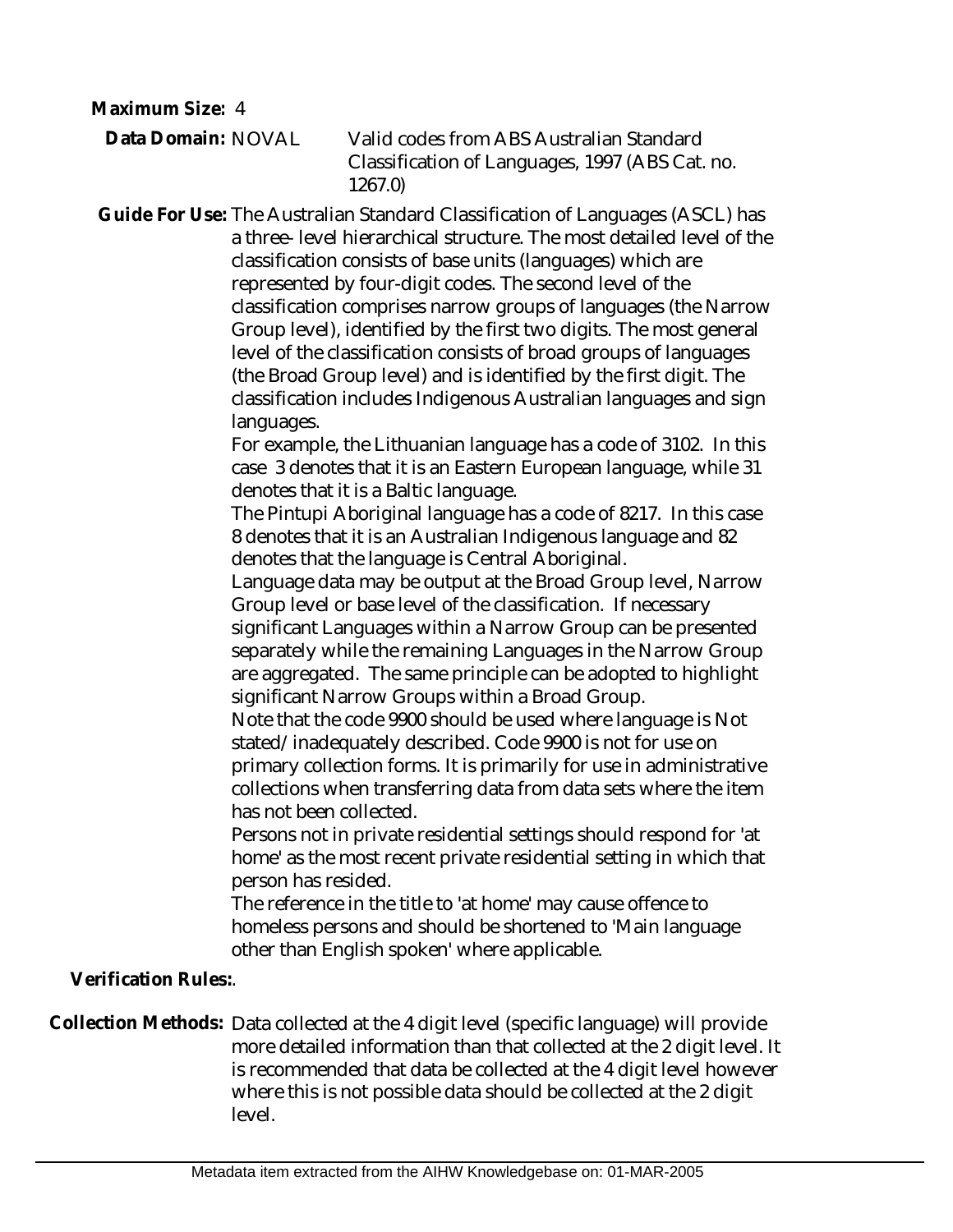Recommended question:

Do you/Does the person/Does (name) speak a language other than English at home?

(If more than one language, indicate the one that is spoken most often.)

No (English only) \_\_\_\_

Yes, Italian \_\_\_\_

Yes, Greek \_\_\_\_

Yes, Cantonese \_\_\_\_

Yes, Mandarin \_\_\_\_

Yes, Arabic

Yes, Vietnamese \_\_\_\_

Yes, German

Yes, Spanish

Yes, Tagalog (Filipino) \_\_\_\_

Yes, Other (please specify)

This list reflects the 9 most common languages spoken in Australia. Languages may be added or deleted from the above short list to reflect characteristics of the population of interest.

Alternatively a tick box for 'English' and an 'Other - please specify' response category could be used.

Related metadata: supersedes the NHDD data element Main language other than English spoken at home version 1 supersedes the NCSDD data element Main language other than English spoken at home version 2

## *Administrative Attributes*

| Source Document: Australian Bureau of Statistics 1997. Australian Standard<br>Classification of Language (ASCL), 1997. Cat. no. 1267.0.<br>Canberra: ABS. Reference through: http://<br>www.abs.gov.au/Ausstats/abs@.nsf/StatsLibrary                                      |  |  |
|----------------------------------------------------------------------------------------------------------------------------------------------------------------------------------------------------------------------------------------------------------------------------|--|--|
| Australian Bureau of Statistics 1999. Standards for Statistics on<br>Cultural and Language Diversity 1999. Cat. no. 1289.0. Canberra:<br>ABS. Reference through: http://<br>www.abs.gov.au/Ausstats/abs@.nsf/StatsLibrary select Other<br><b>ABS Statistical Standards</b> |  |  |
| Source Organisation: Australian Bureau of Statistics<br>National Health Data Committee and National Community<br>Services Data Committee                                                                                                                                   |  |  |
| Comments: This data element is consistent with that used in the Australian<br>Census of Population and Housing and is recommended for use                                                                                                                                  |  |  |

 $\omega$ ensus or Population and Housing and is recommended for use whenever there is a requirement for comparison with Census data.